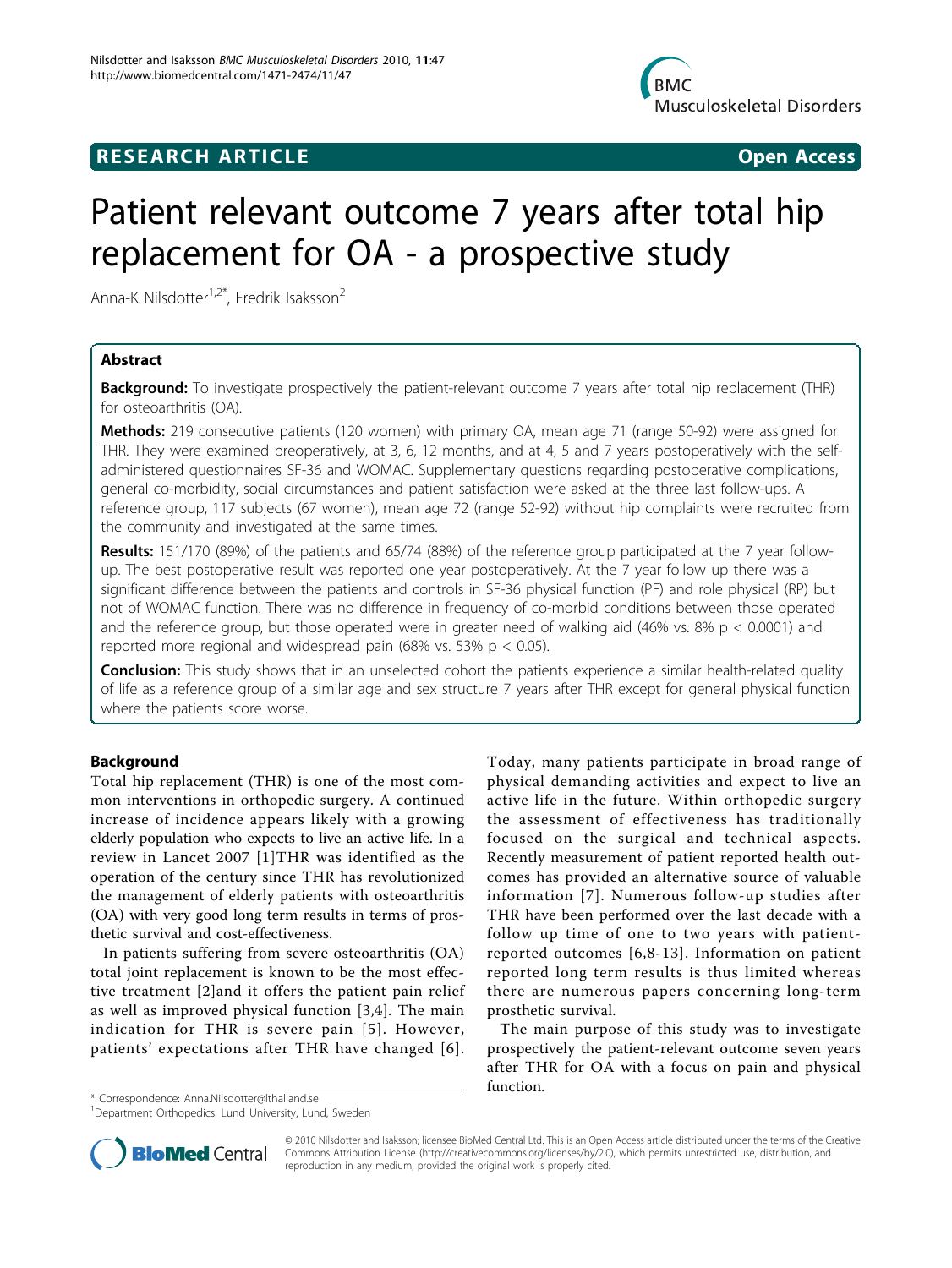### Methods

## Patients

Two hundred and nineteen patients (120 women, 55%), mean age 71 years (range 50-92) with primary OA were consecutively included in the study. All patients had a unilateral THR performed at the department of Orthopedics at Halmstad Central Hospital between September 1995 and October 1998 [\[4](#page-6-0)].

### Reference group

For each patient, that was included during September 1997 to October 1998, 3 subjects were identified in the National Population records. That resulted in 258 subjects. The subjects were matched to the patients by age, sex and municipality. The questionnaires were sent to these 258 subjects with an explanatory cover letter. In the cover letter they were told not to respond if they had hip complaints. Hip complaints were defined as pain or diminished range of motion in their hips.

One hundred and seventeen individuals (45%) answered the first inquiry. Their mean age was 72 (range 52-92, 57% women, 43% men) [\[4](#page-6-0)]. One hundred and forty one subjects did not answer the first inquiry. Their mean age was 72 years (range 50-90, 52% women, 48% men). No reminder letters were sent as the number was regarded as sufficient for comparison of groups. Additional letters with the same questionnaires were sent to these subjects at the same intervals as for the patients.

## Design of the study

Self report with the patient administered questionnaires SF-36 and WOMAC was obtained preoperatively, at 3, 6, 12 months and after 4, 5 and 7 years postoperatively. At the last three follow-ups supplementary questions were asked.

#### **Questionnaires**

SF-36 is a widely used generic outcome measure [[14](#page-6-0)] and it consists of 8 domains; PH (physical function), RP (role-physical), BP (bodily pain), GH (general health), VT (vitality), SF (social functioning), RE (role-emotional) and MH (mental health). The SF-36 is self-explanatory and takes about 10 minutes to complete. The SF-36 is scored from 0-100, 0 indicating extreme problems and 100 indicating no problems. The Acute Swedish version of the SF-36 was used [[15\]](#page-6-0).

WOMAC (Western Ontario and McMaster Universities Osteoarthritis Index) was used as the disease specific outcome measurement (LK 3.0). WOMAC is well known and a self administered instrument validated for OA in the lower extremities and for evaluating outcome after THR [\[16\]](#page-6-0). It consists of 24 items grouped in to three categories: pain (five questions), stiffness (two questions) and physical function (seventeen questions). It is reliable and valid for Swedish conditions [\[17\]](#page-6-0). To enhance the interpretation WOMAC is transformed to a 0-100 worst to best scale [[17](#page-6-0)-[19](#page-6-0)]. Because this instrument was not available and validated for Swedish conditions when the study was started, it was used for the last 92 patients included.

### Additional questions

Questions concerning postoperative complications, preoperative and postoperative co-morbidity, social circumstances and patient satisfaction were asked at the 4, 5 and 7 year follow-up. The patients and the reference group received the same questions except those relating to postoperative complications.

#### Postoperative complications

Three questions dealt with serious postoperative complications, dislocation of the prosthesis, deep infection in the hip joint and reoperation. The definition of postoperative complication in this study referred to a positive answer in one of these three questions.

#### General co-morbidity

Fourteen questions were asked about intercurrent diseases preoperatively and in the present situation [[20,21](#page-6-0)]. Questions were asked about the presence of 10 comorbid conditions or body areas with problems (heart, hypertension, peripheral arteries, lung, diabetes, neurological problems, cancer, ulcer, kidney disease, vision).

#### Musculoskeletal co-morbidity

Two questions were asked about the need of walking assistance and walking distance preoperatively and in the present situation [[22,23](#page-6-0)], two questions were asked about the need for analgesics due to pain in the operated hip or due to pain elsewhere. One question was asked about the experience of regional or widespread pain lasting more than three months during the past 12 months [[20](#page-6-0)]. One question was asked about joint replacement in the contralateral hip or in the knees since the THR. The final question concerned fractures in the spine, wrist, hip or elsewhere.

#### Social circumstances

One question addressed living circumstances preoperatively and in the present situation. One question was asked about the civil status and one about the main profession and the present profession or occupation.

#### Patient satisfaction

One question dealt with patient satisfaction after surgery:" Overall, how satisfied are you with the result of your hip replacement surgery". The alternative answers were: very satisfied, satisfied, dissatisfied, very dissatisfied.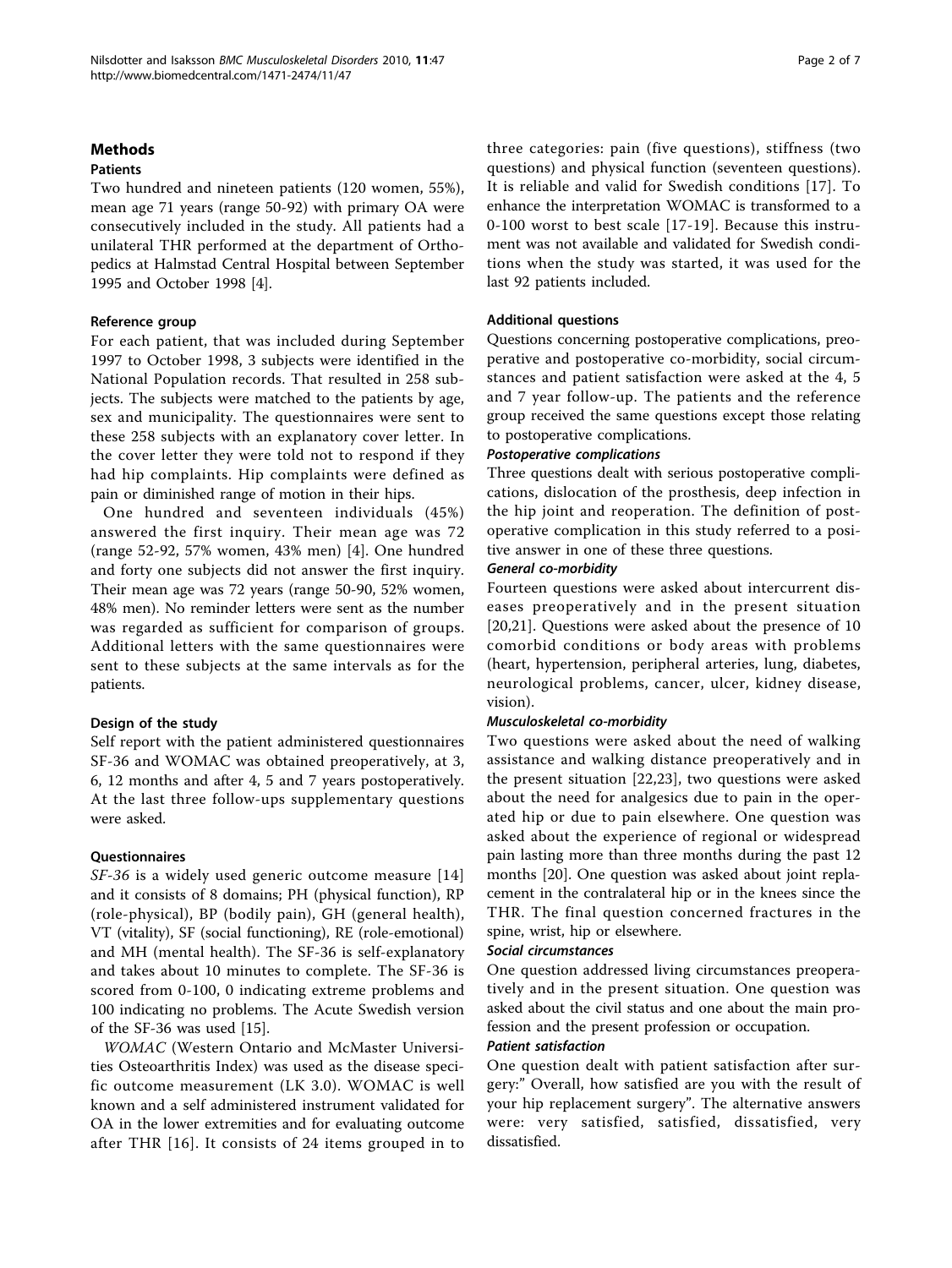#### **Statistics**

Statistical analysis was performed using SPSS 17.0. For comparison of preoperative and postoperative questionnaire data for the patients the Wilcoxon's signed rank test was used. Multiple logistic regression analysis was taken in account to comparison between patients and controls. Age, sex and SF-36 subscale were independent variables and patient and controls dependent variables. The municipality variable was not included as covariate in the analyses since the controls were stratified after belongings to municipality. Chi-square test was used when comparing the patients and the controls using walking aids, walking distance, number of co-morbidities, low back pain, and widespread pain. Significance level was set at 0.05.

## Results

Of the 219 patients, 21 died during the 7 year follow up period and 47 did not participate. Thus the result of 151 patients (83 women, 55%), with a mean age at surgery of 70 years (range 50-88) are presented for a follow-up time of 7 years (Table 1). Of the 117 subjects in the reference group, 11 died during the follow-up period and 41 declined participation. Thus the results for 65 (39 women, 60%) subjects, with a mean age at the start of the study of 70 years (range 52-83) are presented (Table 1).

## Postoperative self-reported results SF-36

The patients improved significantly in all subscales of SF-36 between base line and 12 months postoperatively. Between 12 months and 7 years postoperatively there was a significant decline in all subscales except RE (role emotional) (Table [2\)](#page-3-0).

#### **WOMAC**

There was a significant improvement in all three subscales of WOMAC between baseline and 12 months postoperatively [[4\]](#page-6-0). At the final follow-up there was no significant decline in the WOMAC subscales compared to 12 months (Table [3](#page-3-0)).

#### Table 1 Patients and controls during the study

| Follow-up time | baseline | 4 years | 5 years | 7 years |    |
|----------------|----------|---------|---------|---------|----|
| Patients       | 219      | 198     | 170     | 151     |    |
| Dead           |          | 8       | 13      |         | 21 |
| Missing*       |          | 13      | 15      | 19      | 47 |
| Controls       | 117      | 83      | 77      | 65      |    |
| Dead           |          | 8       |         | 3       | 11 |
| Missing*       |          | 26      | 6       | 9       | 41 |
|                |          |         |         |         |    |

\*Missing due to dementia, unknown address or declined to participate.

#### Postoperative complications

At seven years after surgery complications were reported from 5 patients (3%). 4 patients suffered from a deep infection and 2 of them were reoperated. 1 patient had a dislocation of the prosthesis.

#### General comorbidity

19% of the patients reported 2 or more co-morbidities at the 7 year follow up (Table [4](#page-3-0)).

The most common co-morbidity was hypertension which 26% of the patients suffered from.

### Musculoskeletal comorbidity

Almost half of the patients were in need of walking aids at the last follow-up, though the majority reported a walking distance more than 3 km. One third of the patients suffered from low back pain and as many as half of them from regional pain (Table [4](#page-3-0)).

#### Social circumstances

40% of the patients lived alone at the last follow-up. 54% of the patients were homeowners and 45% lived in an apartment.

#### Comparison between patients and controls

At the final follow-up there was a significant difference, when adjusted for age and sex, between the patients and the reference group in the subscale PF (physical function), VT (vitality) and RP (role physical) where the patients scored worse (Table [5\)](#page-3-0).

At that time there was no difference between the patients and the reference group in WOMAC physical function but the patients reported more pain and more stiffness than the reference group (Table [5\)](#page-3-0).

Almost half of the patients were in need of walking aid at the last follow-up compared to the reference group where only 8% had those needs. However there was no difference in walking ability between the two groups (Table [4](#page-3-0)). There was no significant difference in the presence of low-back pain but a difference in widespread pain or regional pain between patients and controls (Table [4](#page-3-0)).

#### Outcome in relation to preoperative pain and function

To examine the possible influence of preoperative pain reported by SF-36 on postoperative SF-36 pain at 12 months, 4 years, 5 years and at the 7-year follow-up, the patients were analyzed according to preoperative SF-36 pain score quartiles (≤ 22, 23-31, 32-41, ≥ 41). The mean SF-36 pain score for each group at the different assessments are shown in Figure [1](#page-4-0). At the 12 months follow-up the patients with a preoperative SF-36 pain score in the lowest preoperative quartile  $( \leq 22)$  reached almost the same level as the patients in the upper preoperative quartiles. At the final follow-up there was a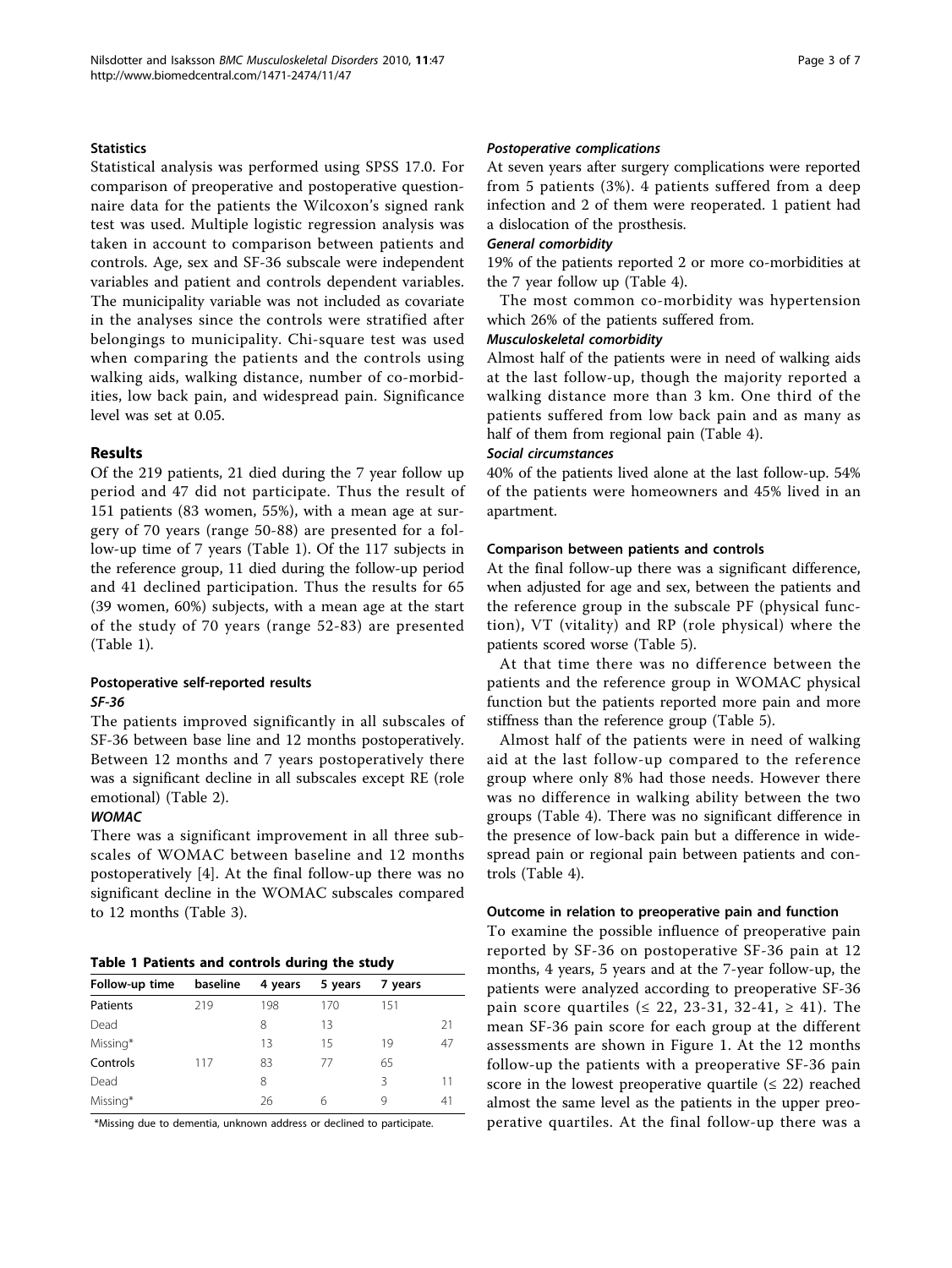|                 | Patients preoperative<br>$(n = 151)$ | Patients 12 months<br>postoperative $(n = 151)$ | p-value preop-12<br>months | Patients 7 years<br>Postoperative $(n = 151)$ | p-value 12<br>months-7 years |
|-----------------|--------------------------------------|-------------------------------------------------|----------------------------|-----------------------------------------------|------------------------------|
| <b>SF-36 PF</b> | 31 (19.4)                            | 68 (21.1)                                       | < 0.001                    | 54 (27.2)                                     | < 0.001                      |
| <b>SF-36 RP</b> | 9(21.1)                              | 61(41.2)                                        | < 0.001                    | 45 (44.6)                                     | 0.001                        |
| <b>SF-36 BP</b> | 31 (15.8)                            | 75 (22.7)                                       | < 0.001                    | 63 (28.1)                                     | < 0.001                      |
| $SF-36$ GH      | 68 (19.8)                            | 73 (21.6)                                       | 0.008                      | 63 (22.4)                                     | < 0.001                      |
| <b>SF-36 VT</b> | 49 (20.2)                            | 73.4 (20.6)                                     | < 0.001                    | 59 (46.4)                                     | 0.003                        |
| SF-36 SF        | 63 (26.4)                            | 88 (21.3)                                       | < 0.001                    | 62 (23.8)                                     | < 0.001                      |
| <b>SF-36 RE</b> | 37(43.5)                             | 74 (36.8)                                       | < 0.001                    | 81 (23.2)                                     | 0.10                         |
| <b>SF-36 MH</b> | 70 (21.2)                            | 83 (18.9)                                       | < 0.001                    | 79 (19.1)                                     | 0.03                         |

<span id="page-3-0"></span>Table 2 Preoperative, 12 months and 7 years postoperative mean scores and (standard deviations) for the SF-36 subscales, for the patients, mean age 70 (50-88)

The scale is 0-100, worst to best. The p-value is calculated between preoperative outcome and 12 months postoperative outcome and between 12 months postoperative outcome and 7 years postoperative outcome.

#### Table 3 Preoperative, 12 months and 7 years postoperative mean scores and (standard deviations) for the three WOMAC subscales, for the patients, mean age 70 (50-88)

| Subscale        | <b>Patients</b><br>preoperative $(n = 75)$ | Patients 12 months<br>postoperative | p-value | Patients 7 years<br>postoperative | p-value |
|-----------------|--------------------------------------------|-------------------------------------|---------|-----------------------------------|---------|
| WOMAC pain      | 44 (16.5)                                  | 85 (16.4)                           | < 0.001 | 86 (16.5)                         | 0.69    |
| WOMAC stiffness | 38 (15.9)                                  | 77 (18.7)                           | < 0.001 | 78 (22.1)                         | 0.63.   |
| WOMAC function  | 38 (14.8)                                  | 79 (16.7)                           | < 0.001 | 76(21.1)                          | 0.12    |

The scale is 0-100, worst to best. The p-value is calculated between preoperative outcome and 12 months postoperative outcome and between 12 months postoperative outcome and 7 years postoperative outcome

#### Table 4 Co-morbidities reported 7 years after THR

|                         | Patients $N = 151$ Controls $N = 65$ P value |     |         |
|-------------------------|----------------------------------------------|-----|---------|
| Walking aids            | 46%                                          | 8%  | < 0.001 |
| Walking ability > 3 km  | 59%                                          | 70% | 0.15    |
| $Co$ -morbidities $> 2$ | 19%                                          | 31% | 0.08    |
| Low back pain           | 29%                                          | 19% | 0.17    |
| Wide spread pain        | 15%                                          | 8%  | 0.05    |
| Regional pain           | 53%                                          | 45% | 0.05    |
| Unilateral hip pain     | 20%                                          | 10% | 0.07    |

difference between the lowest and highest quartile of 10

scores points (61 vs.71) (Figure [1\)](#page-4-0). The mean postoperative SF-36 PF score for the patients were stratified according to their preoperative SF-36 PF score quartiles ( $\leq$  20, 21-30, 31-44, 44) (Figure [2\)](#page-4-0). The patients in the lowest quartile had the greatest improvement in mean PF score at the 7-year follow-up, but was the group which declined the most between 12 months and 7 years (64-44). The difference between the patients in the lowest quartile and the highest at the final follow up was 20 score points (44 vs.64) (Figure [2](#page-4-0)).

#### Satisfaction

96% of the patients were satisfied in general with the outcome at the seven year follow-up. As many as 95% of the patients were satisfied with their ability to

| Table 5 Final follow up (7 years) postoperative mean    |
|---------------------------------------------------------|
| scores and (standard deviations) of the SF-36 and       |
| WOMAC subscales, for the patients, mean age 70 (50-88), |
| and the reference group, mean age 70 (50-83)            |

| Subscale               | Patients 7 years<br>postoperative<br>$(n = 151)$ | Reference<br>group 7 years<br>Postoperative<br>$(n = 65)$ | p-value |
|------------------------|--------------------------------------------------|-----------------------------------------------------------|---------|
| <b>SF-36 PF</b>        | 54 (27.2)                                        | 69 (31.3)                                                 | 0.01    |
| <b>SF-36 RP</b>        | 45 (44.6)                                        | 60 (46.0)                                                 | 0.05    |
| <b>SF-36 BP</b>        | 63(28.1)                                         | 69 (26.9)                                                 | 0.19    |
| $SF-36$ GH             | 63 (22.4)                                        | 62(25.0)                                                  | 0.94    |
| <b>SF-36 VT</b>        | 59 (46.4)                                        | 72 (43.0)                                                 | 0.05    |
| <b>SF-36 SF</b>        | 62(23.8)                                         | 65 (21.8)                                                 | 0.36    |
| <b>SF-36 RF</b>        | 81 (23.2)                                        | 79 (24.7)                                                 | 0.53    |
| <b>SF-36 MH</b>        | 79 (19.1)                                        | 72 (43.0)                                                 | 0.90    |
| WOMAC pain             | 86 (16.5)                                        | 91 (18.2)                                                 | 0.05    |
| <b>WOMAC</b> stiffness | 78 (22.1)                                        | 89 (20.0)                                                 | < 0.001 |
| WOMAC function         | 76 (21.1)                                        | 73 (23.8)                                                 | 0.56    |

The p-value is calculated using a multiple logistic regression analysis, adjusted for age and sex.

practice leisure activities seven years after THR. 97% were satisfied with their pain relief and improved physical function.

## **Discussion**

Total hip replacement is a successful surgical intervention. This study confirms previous knowledge of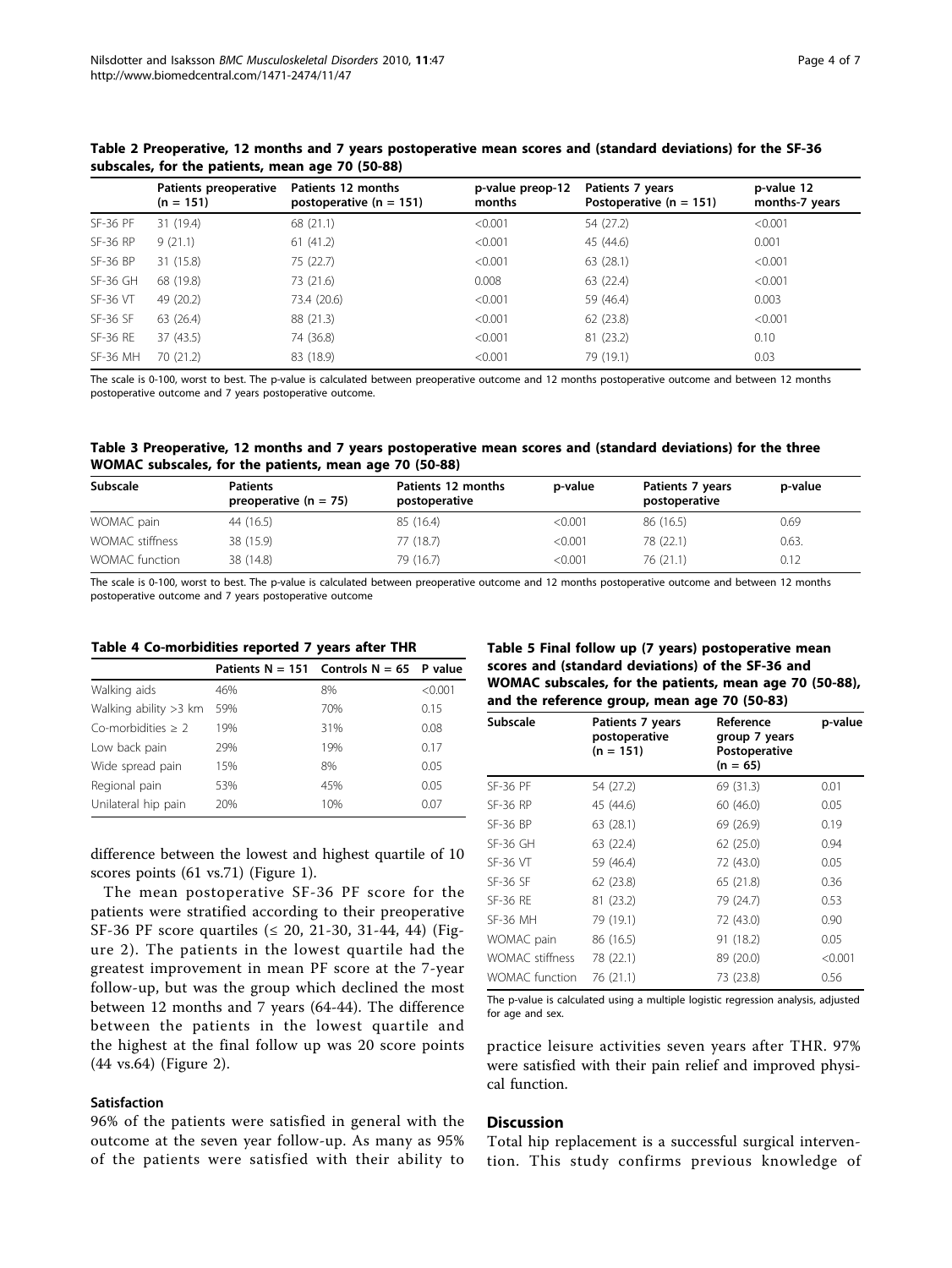improvement in physical function, reduced pain and improved health-related quality of life postoperatively [[7](#page-6-0)]. Patients who receive a THR experience almost the same health related quality of life as a reference group of similar age and sex structure apart from physical function even seven years after surgery.

Most of the studies with patient reported data after total joint replacements have a follow-up period of 1-2 years [\[6,8,10-13,24](#page-6-0)]. The patient reported data at that time are generally good and coincide in many countries with the last clinical assessment after surgery. The present study is as far as we know one of few prospective long-term follow-up studies of THR with a focus on patient reported pain and physical function. In a previous study by Ng et al[[25\]](#page-6-0) they followed patients with various preoperative diagnosis (92.5% OA) 5 years after



Follow-up time preop 12 months 4 years 5 years 7 years

 $< 22$  23-31 32-41 >41

. . . . . . . . . . . . . . . . . .



Mean SF-36 score

Mean SF-36 score

0

20

40

60

80

<span id="page-4-0"></span>100

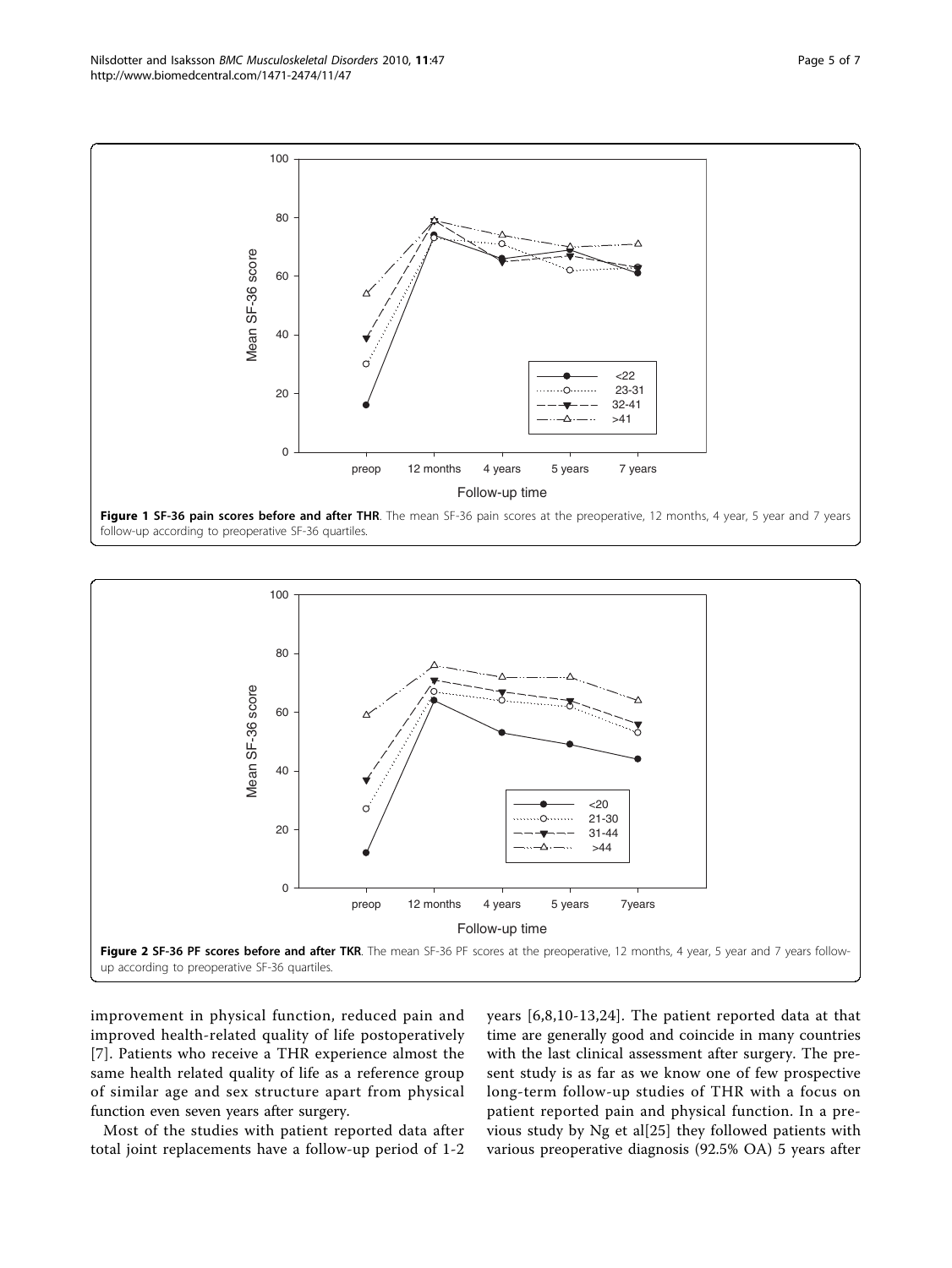THR with SF-36 and concluded that the greatest improvement was seen 6 months after surgery.

Unfortunately they did not make a 1 year assessment of outcome but it would probably be in accord to our result. Furthermore, we had the possibility to follow a reference group during the whole follow-up period. The expected survival of the hip implant is at least 95% over 10 years<http://www.jru.orthop.gu.se>, hence, it would be interesting to know how the patients experience the results after such a long time. As far as we know there are no such data presented.

#### Outcome in pain and physical function

The primary indication for THR is pain, although we know that the patients expect a high degree of improvement in physical function [[6\]](#page-6-0). The present study shows very satisfying results concerning pain relief, even in the longer perspective, comparable with those of the matched reference group. This is in contrast to results after total knee replacement (TKR) where the patients report significantly more pain after five years [\[26\]](#page-6-0). However, that is based on one paper since there is still few long-term follow up studies after TKR. It is well established that gains in physical function after TKR and THR are delayed compared with pain relief [[7](#page-6-0)]. After one year the patients report the same level of physical function as a matched reference group (data not shown) but at the coming follow-ups the patients decline significantly more than the reference group. This may be due to the placebo effect of surgery, since it has been shown in patients with OA that there is a significant placebo effect, especially for selfreported pain and function. The placebo effect is influenced by the strength of the active treatment [\[27](#page-6-0)]. Surgery and especially total joint replacements are considered to be a very strong treatment with effect sizes >0.8[\[28\]](#page-6-0). However, the decline in physical function over the years is more probably due to the musculoskeletal co-morbidity. In our study there is a significant difference in the presence of regional and widespread pain between patients and controls. The patients also reported more hip pain which could be due to a generalized OA which proceeded over years. The evidence of deteriorating physical function over years makes it important to focus on the postoperative rehabilitation [[29,7\]](#page-6-0). Patients in the lowest quartile of physical function had inferior results over time compared with patients with a better baseline value. This is in accordance with previous studies where a worse preoperative physical function was shown to be a predictor of a worse postoperative physical function [\[4,30,31](#page-6-0)].

A similar analysis of pain relief related to their baseline values in SF-36 pain showed that the pain relief is excellent and independent of the baseline value.

It is interesting to notice in our study that the patients with the worst baseline score in SF-36 physical function

made the relatively greatest improvement after one year. However, they are the same patients that make the largest decline to the last follow-up after seven years. It seems as if total hip replacement for patients with a very insufficient physical function only has a temporary effect. Nevertheless, one has to be aware of the risk that these results are an effect of the phenomenon of regression to the mean.

It has been shown in previous studies that disease severity varies greatly at time of surgery [[32\]](#page-6-0) and that there are large differences in preoperative pain and physical function between centers in different parts of the world [[33](#page-6-0)]. The population that is described in our study seems to be representative since the patients' reports scores somewhere in the middle. However, it is still uncertain what effect it has on outcome.

#### Patient reported outcome measures

In the present study we found significant differences in physical function compared to the reference group at the final follow-up by using SF-36 but not by using WOMAC. It seems probable that SF-36 has a better ability to capture the general musculoskeletal co-morbidity than WOMAC which focuses on the lower extremity.

#### Satisfaction

Satisfaction is a complex phenomenon influenced by many factors but especially by expectations and outcome [[34\]](#page-6-0). General satisfaction is, to our knowledge, even more complex and should not be used as primary outcome. It is too blunt of an instrument for that purpose. In the present study as many as 96% of the patients were satisfied with their THR as long as 7 years after the intervention. It is notable that the satisfaction concerning pain relief is comparable with the satisfaction of improved physical function (96-97%). The results are in contrast to a previous study of TKR where approximately 60% of the patients were satisfied with their pain relief after 5 years [\[26](#page-6-0)]. Thus, our study confirms what a number of previous studies have shown, that it is easier to get satisfied patients and a better outcome after THR than after TKR.

#### Conclusion

Total hip replacement for osteoarthritis is a successful procedure. There is a marked change in most of the measures from pre to post surgery. This study shows that in an unselected cohort the patients experience a similar health-related quality of life as a reference group of a similar age, sex structure 7 years after THR except for physical function where the patients score worse. This may be explained by musculoskeletal co-morbidities such as progress in generalized OA.